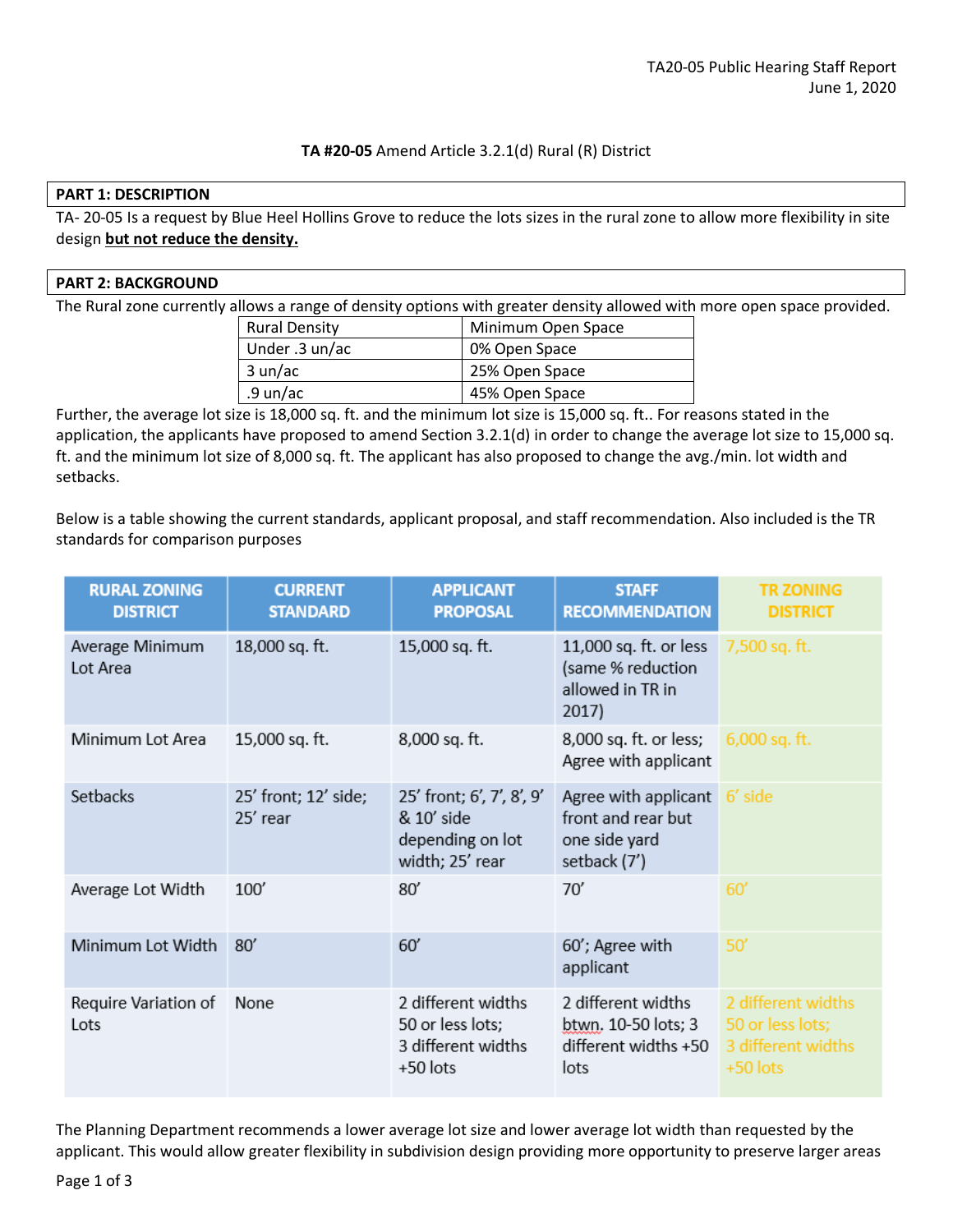of open space and protection of natural resources. The Planning Department also recommends establishing one side yard setback standard for less complication. The below comparison illustrates the concept how sensitive environmental areas can be protected with greater flexibility in lot sizes.

The applicant has reviewed the Planning Department recommendation and is in favor of that proposal.

The Huntersville Ordinances Advisory Board reviewed the proposed amendment at their May 7, 2020 meeting and recommended approval of the Planning Staff proposal (8-1) **with the exception that no lot variation be required**. The HOAB believed decisions on lot size variation should be up to the developer.



# **PART 3: RELEVANT HUNTERSVILLE 2030 COMMUNITY PLAN AND APPLICABLE LONG RANGE PLAN SECTIONS**

The following are examples of relevant plans and polices from the 2030 Huntersville Community Plan that may be incorporated into the Board's statement of consistency for approval or denial of the request.

**Policy H-7:** Housing Affordability Support appropriate mix of housing for all income levels. Staff Commentary: Reducing the average lot size but keeping the density in the R the same CAN allow for varied lot sizes and therefore varied housing price points.

Page 2 of 3